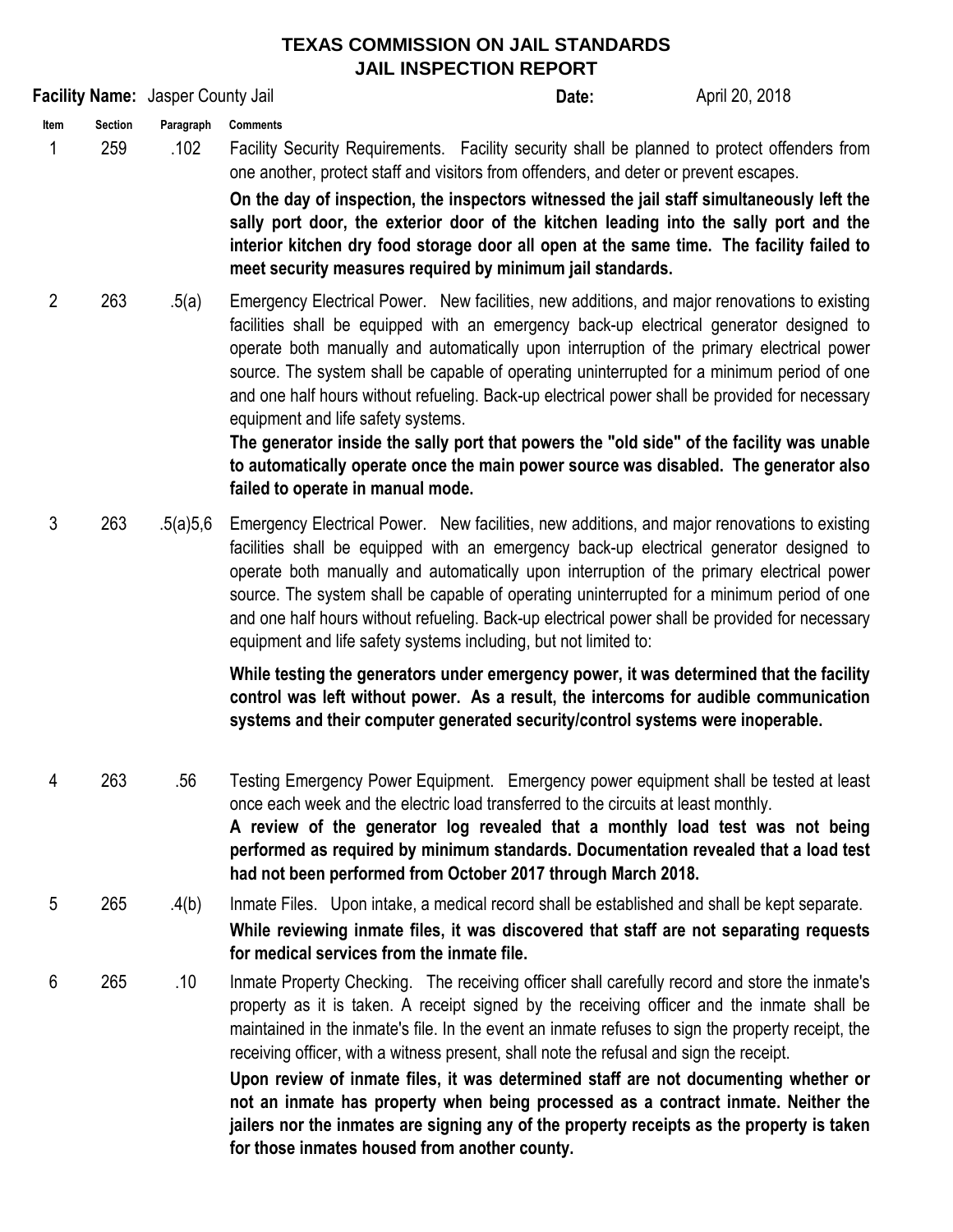## **TEXAS COMMISSION ON JAIL STANDARDS JAIL INSPECTION REPORT**

- 7 271 .3 **While reviewing jailer licenses and training records, it was determined that the majority of the jail staff have not received the required four (4) hours of objective jail classification training as required.**  Training. The plan shall provide that all staff whose duties include classification, shall undergo at least four hours of training on the principles, procedures and instruments for classification assessments, housing assignments, reassessments and inmate needs.
- 8 273 .5(a)(2) Mental Disabilities/Suicide Prevention Plan. Procedures for intake screening to identify inmates who are known to be or observed to be mentally disabled and/or potentially suicidal and procedures for compliance with Code of Criminal Procedure Article 16.22 and referrals to available mental health officials.

**The jail staff are not notifying the magistrate within 12 hours as required by Article 16.22 of the Code of Criminal Procedures. It was also determined that the jail staff are not completing the mental health/suicide screening form, in its entirety. The jail supervisors are not signing the bottom of the form in the supervisor section of the form as required.**

9 275 .1 Regular Observation by Corrections Officers. Every facility shall have the appropriate number of jailers at the facility 24 hours each day. Facilities shall have an established procedure for documented, face-to-face observation of all inmates by jailers no less than once every 60 minutes. Observation shall be performed at least every 30 minutes in areas where inmates known to be assaultive, potentially suicidal, mentally ill, or who have demonstrated bizarre behavior are confined.

> **A review of the fifteen (15) minute suicide observation logs and thirty (30) minute faceto-face observation logs revealed that jail staff are routinely exceed the 15 and 30 minute rounds by as few as 1 minute up to minutes which is a direct violation of minimum jail standards.**

10 275 .6 Searches for Contraband. For the protection of corrections personnel and inmates:

> (1) any items brought into the security perimeter of the facility by anyone should be searched for contraband; (2) any inmate who leaves the security perimeter of the facility shall be thoroughly searched for contraband before reentering the security perimeter; (3) there shall be regular and irregular searches of the entire facility area for contraband which shall be noted in a permanent facility record; and (4) searches for contraband should be timed so that they cannot be anticipated by the inmates.

> **While in the kitchen, the inspectors found four (4) cans of smokeless tobacco and a cork screw/wine bottle opener left unsecured in a desk drawer. The inmate workers have direct access to the unsecured desk. The inspectors also found evidence of smokeless tobacco inside one of the trusty cells. This confirms that regular and irregular searches are not being conducted.**

11 279 .1 Sanitation Plan. Each facility shall have and implement a written plan, reviewed and approved by the commission, for the maintenance of an acceptable level of cleanliness and sanitation throughout the facility. **Through staff and inmate interviews, it was revealed that inmates are not receiving**

**cleaning supplies daily. This is a direct violation of their approved sanitation plan.**